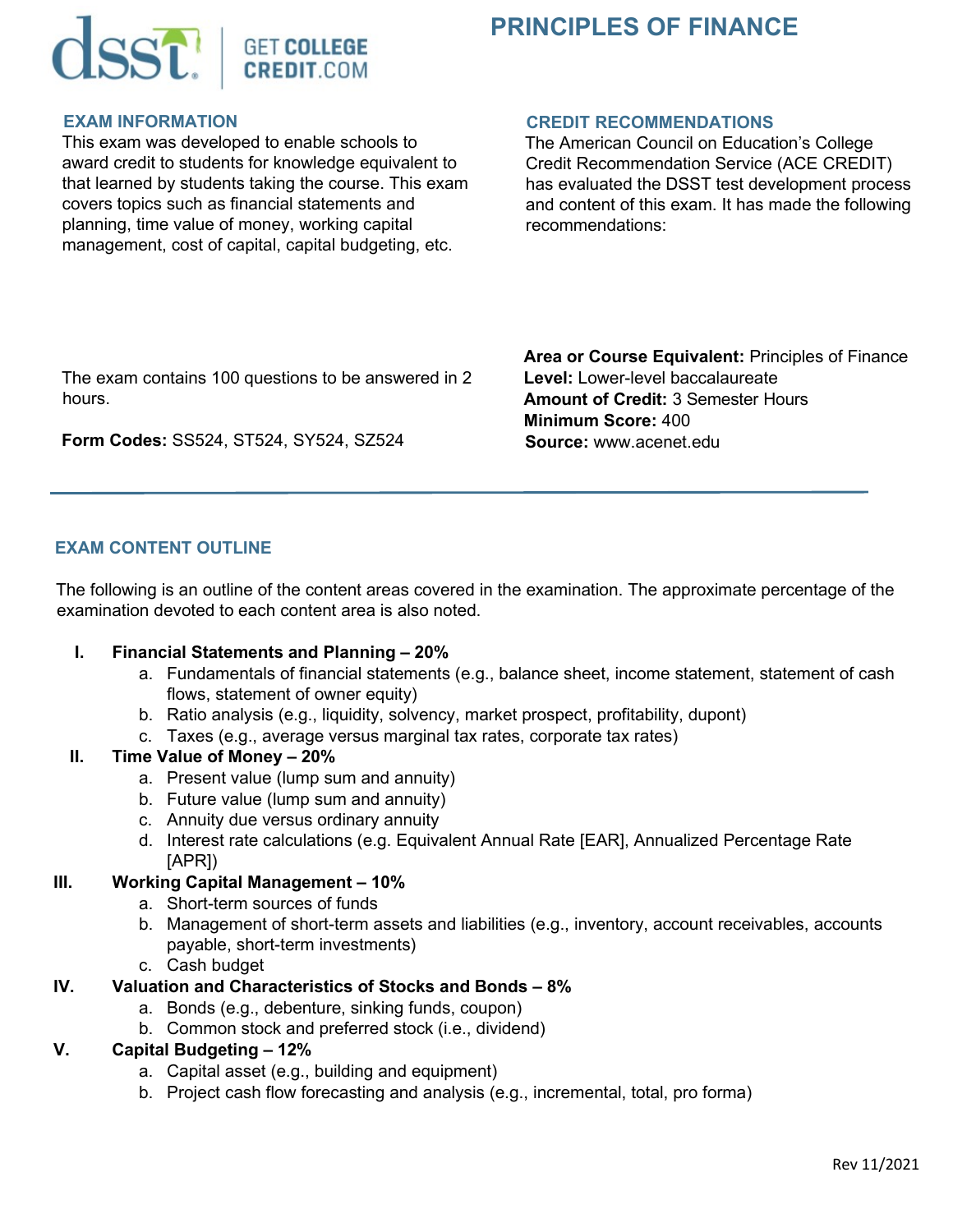- c. Financial analysis tools (e.g., Net Present Value, payback, Accounting Rate of Return [ARR], Internal Rate of Return [IRR])
- d. Break even and sensitivity analysis

## **VI. Cost of Capital – 11%**

- a. Cost of debt
- b. Cost of equity (e.g., common and preferred stock)
- c. Weighted average cost of capital

## **VII. Risk and Return – 12%**

- a. Expected return on an asset and a portfolio
- b. Measures of risk (e.g., standard deviation, beta)
- c. Determinants of interest rates (e.g., real and nominal)
- d. Capital Asset Pricing Model (CAPM) and Security Market Line (SML) (e.g., beta and risk premium)
- e. Diversification (e.g., market risk, company specific risk, portfolio risk)

## **VIII. International Financial Management – 7%**

- a. Impact of exchange rates on international financial markets
- b. Currency risk and political risk
- c. Tools (e.g., Spot vs Forward, hedging)

#### **REFERENCES**

Below is a list of reference publications that were either used as a reference to create the exam, or were used as textbooks in college courses of the same or similar title at the time the test was developed. You may reference either the current edition of these titles or textbooks currently used at a local college or university for the same class title. It is recommended that you reference more than one textbook on the topics outlined in this fact sheet.

You should begin by checking textbook content against the content outline provided before selecting textbooks that cover the test content from which to study.

Sources for study material are suggested but not limited to the following:

- 1. Ross, Stephen (2020). Essentials of Corporate Finance, 10<sup>th</sup> Edition, McGraw-Hill Higher Education
- 2. Brigham, Eugene F (2019). Fundamentals of Financial Management, 15<sup>th</sup> Edition, Cengage Learning

#### **SAMPLE QUESTIONS**

All test questions are in a multiple-choice format, with one correct answer and three incorrect options. The following are samples of the types of questions that may appear on the exam.

- 1. Which of the following statements is true about a stock split?
	- a. It increases equity
	- b. It decreases assets
	- c. It increases retained earnings
	- d. It decreases the par value of the stock
- 2. When a firm pays a cash dividend, the firm's balance sheet is affected in which of the following ways?
	- a. Assets and equity remain the same
	- b. Assets decrease and equity increases
	- c. Assets and liabilities decrease
	- d. Assets and equity decrease